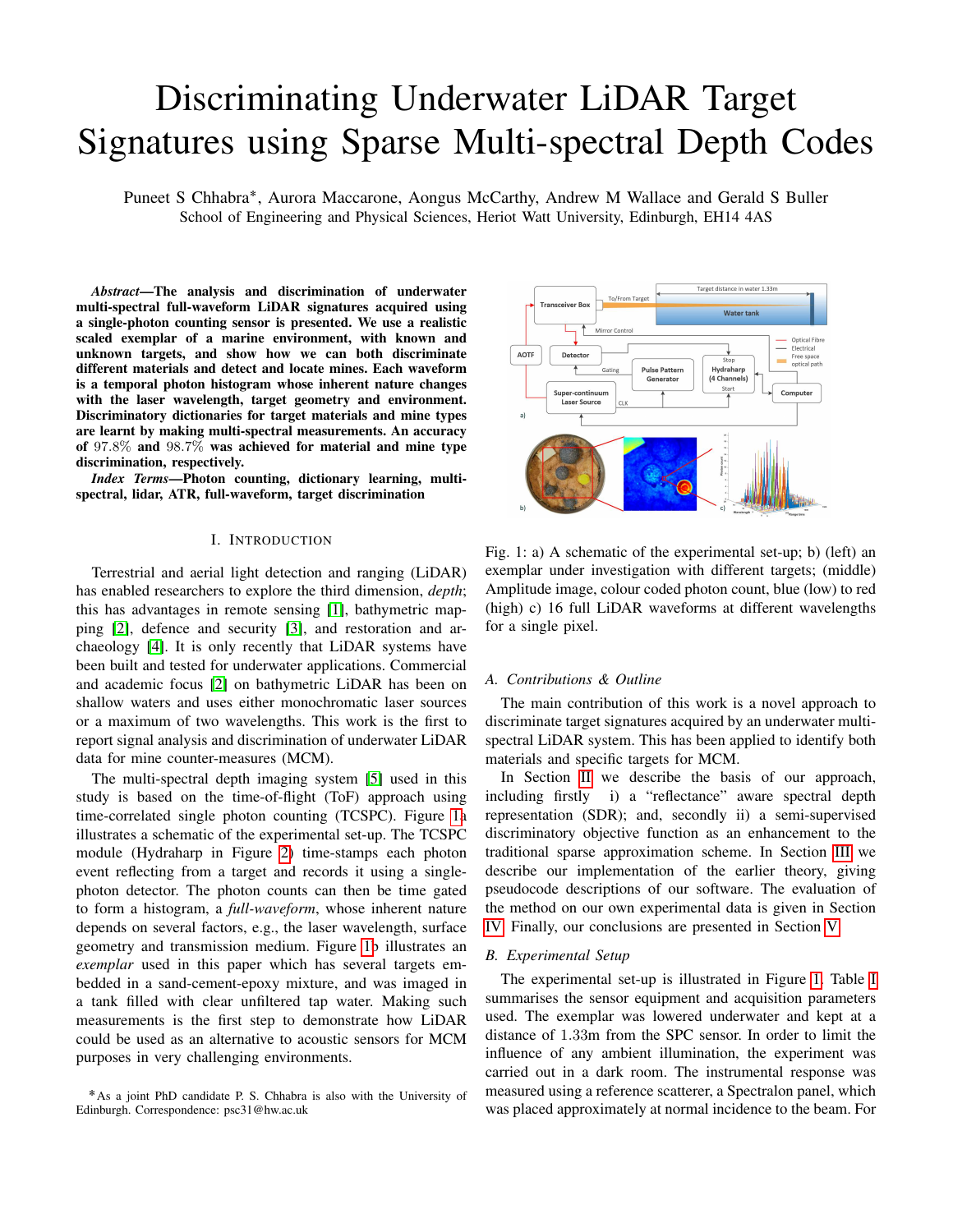TABLE I: Experiment Key Parameters

<span id="page-1-2"></span>

| <b>Parameter</b>             | Value                                 |  |  |
|------------------------------|---------------------------------------|--|--|
| Environment                  | Clear unfiltered tap water            |  |  |
| Laser System                 | NKT Photonics supercontinuum          |  |  |
|                              | laser source and tunable filter       |  |  |
|                              | fibre-coupled to the transceiver unit |  |  |
| Illuminating Wavelength      | 500nm - 725nm                         |  |  |
| Laser Beam Diameter          | $\approx 300 \mu m$                   |  |  |
| <b>Laser Repetition Rate</b> | 19.5MHz                               |  |  |
| <b>Acquisition Mode</b>      | Exemplar 1: 200 x 200 pixels          |  |  |
|                              | Area: $5cm \times 5cm$                |  |  |
|                              | Pixel acquisition time: 10ms          |  |  |
| Histogram bin width          | 2 <sub>ps</sub>                       |  |  |
| Histogram Length             | 4500 bins (after gating)              |  |  |
| Avg. Optical Power           | $\approx 300$ nW                      |  |  |

each pixel a 4500 bin time-gated histogram is created with a depth resolution of 300µm, which is referred to as, *Single Photon Counting* data in Figure [2.](#page-1-0) Such measurements are repeated for 16 wavelengths ranging between 500nm to 725nm, equally spaced by 15nm. The choice of the wavelengths hinges on a detailed, previous study [\[5\]](#page-4-4).

## II. THE PROPOSED APPROACH - AN OVERVIEW

<span id="page-1-1"></span>The proposed approach summarised in Figure [2](#page-1-0) has three main stages: i) spectral depth representation (SDR) (see Section [II-A,](#page-1-3) where a representation based on the LiDAR equations and surface geometry is proposed; ii) signal approximation and discrimination (SAD) to create and learn spectral sparse codes of the representations produced in stage 1, Section [III;](#page-3-0) and, iii) prediction where unseen target signatures are classified.

#### <span id="page-1-3"></span>*A. Stage 1 - Spectral Depth Representation*

The following assumptions were made when processing raw multi-spectral SPC data: i) one peak per waveform was extracted at each wavelength; ii) SPC waveforms are aligned and normalised with respect to the Spectralon target, with 10% reflectance; iii) the laser beam width is less than surface differential. For a beam width of  $300 \mu m$ , the smallest target diameter under-investigation was around  $0.5 \, \text{cm}$ . Finally, iv) a fixed stand-off distance from the sensor is assumed and the sensor is stationary.

*1) Spectral FW-LiDAR Features:* In previous work for the analysis of urban and forest scenes using laser scanning, several classification and feature relevance algorithms [\[1\]](#page-4-0), [\[6\]](#page-4-6) have been proposed. However, these methods do not truly embed the full-waveform properties and the spectral reflectance of the observed objects. Our SDR representation captures such variations from the waveform and the point cloud data. For N acquired sets of waveforms at  $\Lambda$  wavelengths,  $N \times \Lambda$  waveforms are processed and the echo properties are extracted, Eq. [2.](#page-2-0) The transmitted time signature of the super-continuum laser source is an exponential pulse and the degree of modulation **Thus interest in the formulation** ( $\frac{60}{2}$  ( $\frac{60}{2}$  Lase Exam Danuble is a solonom - 725mm<br>
Lase Exam Danuble ( $\frac{60}{2}$  Lase Example 1.20 x 300 giaols<br>
Lase Example 1.20 x 300 giaols<br>
Acquisition Mode<br>
Thus ugnin

<span id="page-1-0"></span>

Fig. 2: The Proposed Approach.

<span id="page-1-4"></span>

Fig. 3: An exponential pulse and a least-square fit to a returning target signature for a single wavelength.

and its spectral reflectance. Figure [3](#page-1-4) illustrates one such return as a black curve. The pulse has the form

$$
f(t) = k(e^{-tT_1} - e^{-tT_2}), \quad (t \ge 0),
$$
  
where,  $k = \frac{T_2 e^{(t_p - t_0)T_1}}{(T_2 - T_1)},$  and  $t_p = \frac{\ln(T_2/T_1)}{(T_2 - T_1)}$  (1)

The waveform processing module, stage 1 of Figure [2,](#page-1-0) finds the location within in each waveform where the average curvature, controlled by a specified region, is concave down,  $t<sub>0</sub>$ . Once this location is identified, a least-square fit of a double exponential pulse provides the true position, the temporal parameters,  $\mathcal{T}_1$ ,  $\mathcal{T}_2$  and the area under the curve,  $A_\lambda$ . Figure [3](#page-1-4) shows how an exponential pulse was fitted, the pink curve, to the incoming full-waveform, the black curve. The parameters  $\mathcal{T}_1$  and  $\mathcal{T}_2$ , represent the fall and the rise of the exponential pulse respectively. These are computed at each wavelength.

<span id="page-1-5"></span>*2) Depth Representation (DR):* The FW processing leads to a dense 3D point cloud. In order to capture local surface variations, a regional variance-covariance matrix was computed on the 3D point cloud. The radius,  $r$ , of the region shown in Figure [4](#page-2-1) can be altered depending on the point cloud density. West et al. [\[6\]](#page-4-6) show how Eigenvalues can be used to describe the local, spatial distribution of the 3D point cloud. They compute discrete moments within a neighbourhood that can describe the planarity, linearity, sphericity and anisotropy.

Table [II](#page-2-2) illustrates how these properties are computed, provided the Eigenvalues  $\mathcal{E}_1 > \mathcal{E}_2 > \mathcal{E}_3$ . The Eigenvalues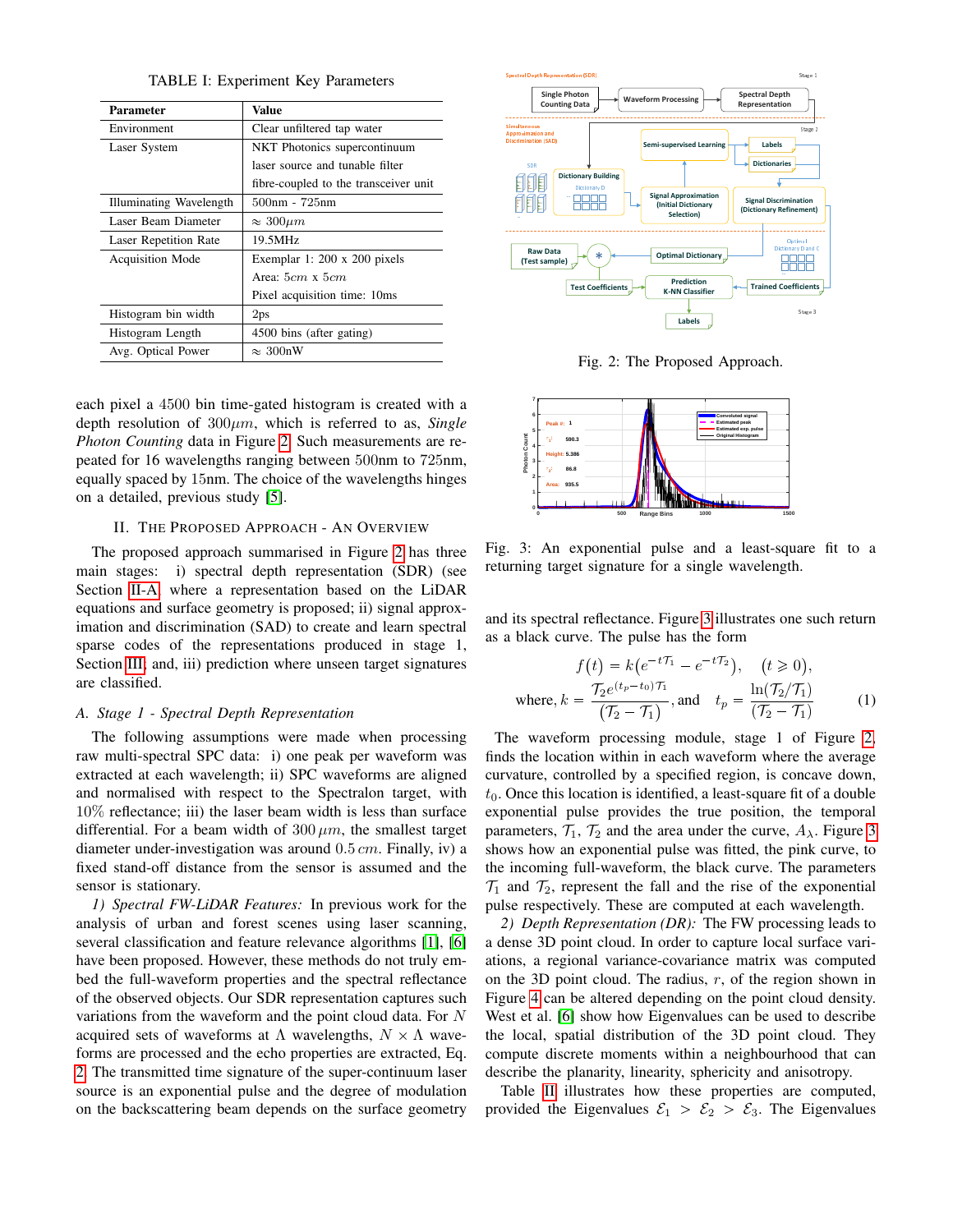<span id="page-2-1"></span>

Fig. 4: Raster images of different geometric features computed for each 3D point, controlled using a local neighbourhood radius, r. (a) Anisotropy  $A_{\mathcal{E}}$ , b) Planarity  $P_{\mathcal{E}}$ , c) Sphericity  $S_{\mathcal{E}}$  and d) Linearity  $L_{\mathcal{E}}$  Table [II.](#page-2-2)

<span id="page-2-2"></span>TABLE II: Depth Representations using Eigenvalues<br>  $\boxed{\left| \begin{array}{c} \text{Inearly } L_{\mathcal{E}} & \frac{\mathcal{E}_1 - \mathcal{E}_2}{\sqrt{2}} \\ \end{array} \right|}$ 

| Linearity $L_{\mathcal{E}}$ | $\mathcal{E}_1-\mathcal{E}_2$ | Sphericity $S_{\mathcal{E}}$ |  |
|-----------------------------|-------------------------------|------------------------------|--|
| Planarity $P_{\mathcal{E}}$ |                               | Anisotropy $A_{\mathcal{E}}$ |  |

computed are invariant to 3D rotation [\[6\]](#page-4-6) and view-point since they are computed locally. Four local 3D surface features, Anisotropy,  $A_{\mathcal{E}}$ , Planarity,  $P_{\mathcal{E}}$ , Sphericity,  $S_{\mathcal{E}}$  and Linearity,  $L_{\mathcal{E}}$  are computed within a neighbourhood, governed by radius r, of each 3D point. Finally, the depth  $D_z$  per pixel completes the SDR vector. A combined per-pixel representation was then fed into the stage 2 of the approach, the SAD. For each pixel, the SDR representation is a vector of 53 elements. For the experiments reported here,  $\Lambda = 16$ . Set one (elements 1 to 16) corresponds to the  $\mathcal{T}_1$ , set two (elements 17 to 32) corresponds to the  $\mathcal{T}_2$ , set three (elements 33 to 48) corresponds to  $A_\lambda$ . The remaining elements are the local geometric properties. So the final representation looks like

$$
F_v = \left[ \{ \mathcal{T}_{1,\lambda} \}_{\lambda=1}^{\Lambda}, \{ \mathcal{T}_{2,\lambda} \}_{\lambda=1}^{\Lambda}, \{ A_{\lambda} \}_{\lambda=1}^{\Lambda}, A_{\varepsilon}, P_{\varepsilon}, S_{\varepsilon}, L_{\varepsilon}, D_z \right]
$$
(2)

## *B. Stage 2 - Signal Approximation and Discrimination*

Signal representation has a significant impact on the discriminatory nature of any classification system. Over the years, research in image characterisation has provided many compact and invariant representations e.g., image saliency, edge detections, bags-of-features (BoF) [\[7\]](#page-4-7). The BoF approach uses a vector quantisation (VQ) scheme in order to encode relationships between high-dimensional image patches belonging to the same class. In [\[7\]](#page-4-7), VQ was applied to local regional histograms in order to generate cluster means. Cluster membership can be controlled in the higher-dimensional space and distance measures can be computed. The VQ scheme forces a cardinality constraint on cluster membership leading to a coarse representation of the input signal. This work proposes an alternative to the VQ scheme and not only relaxes the cardinality constraint but also improves the discriminatory capabilities. For completeness, first a short overview of the VQ method is presented in Section [II-B1](#page-2-3) followed by the proposed alternative formulation in Section [II-B2.](#page-2-4)

<span id="page-2-3"></span>*1) Vector Quantisation:* Let W be a set of SDR in a Pdimensional space, i.e.,  $\mathbf{W} = [w_1, ..., w_N]^T \in \mathbb{R}^{N \times P}$ . The VQ scheme applies a K-means clustering algorithm to solve the following problem

<span id="page-2-5"></span>
$$
\arg\min_{\mathbf{Q},\mathbf{Z}} \sum_{n=1}^{N} ||w_n - q_n \mathbf{Z}||_2^2, Card (q_n) = 1,
$$
  

$$
|q_n| = 1, q_n \ge 0, \forall n,
$$
 (3)

where,  $\mathbf{Z} = [z_1, ..., z_K]^T \in \mathbb{R}^{P \times K}$ , are the K cluster centres, a *codebook* are unknown.  $\left\| . \right\|_2^2$  and  $\left| . \right|$  denotes the squared  $L_2$  and  $L_1$  norm, respectively. The cluster membership in Eq. [\(3\)](#page-2-5) can be written as  $\mathbf{Q} = \begin{bmatrix} q_1, ..., q_N \end{bmatrix}^T$ .

<span id="page-2-4"></span>*2) Discriminatory Sparse Codes:* An alternative to a restrictive VQ approach is to relax the  $Card(q_n)$  constraint to allow more than 1 non-zero element. In this work the traditional sparse approximation scheme was modified and a new discriminatory objective function was added. Suppose we have access to the best Z, the new modified SAD problem can be written as

<span id="page-2-6"></span>
$$
\arg\min_{\mathbf{Q},\mathbf{Z}} \left[ \beta_2 \sum_{n=1}^{N} ||w_n - q_n \mathbf{Z}||_2^2 + \beta_1 \sum_{n=1}^{N} |q_n| + G(\mathbf{Q}) \right],
$$
  
subject to  $|q_n| \leq 1, \forall n = 1, 2, ..., N$  (4)

In Eq. [4,](#page-2-6) the codebook Z is an *overcomplete* basis set, a *dictionary*, where  $K \gg P$ . The term  $G(Q)$  is a discriminatory function that minimises inter-class and maximises intra-class variance. Detailed explanation of  $G(\mathbf{Q})$  and step by step implementation of SAD is given in Section [III.](#page-3-0) The penalising terms,  $\beta_1$  and  $\beta_2$  control the importance of the sparsity constraint and the reconstruction error, respectively.

<span id="page-2-0"></span>The solution to [\(4\)](#page-2-6) can be divided in to two steps: i) solve Eq. [\(4\)](#page-2-6) with respect to  $Q$  and  $Z$ . The dictionary, i.e, codebook, Z and coefficients Q are retained; ii) for a test signal, the coefficients are obtained by optimising Eq. [\(4\)](#page-2-6) with respect to Q only. The individual functional blocks within each stage are explained in detail below along with their implementation details.

The discriminative nature of Eq. [4,](#page-2-6)  $G(Q)$  is expressed below. For a set of coefficients  $\mathbf{Q} = [q_1, q_2, ..., q_K]$ , where  $q_1, \ldots, q_k, \ldots, q_K$  are the coefficients for the dictionary *atoms*, of which K<sub>c</sub> samples are in class  $\Omega_c$ , for  $1 \leq c \leq \Omega$ , the mean and variance for class  $\Omega_c$  can be defined as:

<span id="page-2-7"></span>
$$
\mu_c = \frac{1}{K_c} \sum_{q \in \Omega_c} q \, ; \quad v_c^2 = \frac{1}{K_c} \sum_{z \in \Omega_c} ||z - \mu_c||_2^2 \tag{5}
$$

The mean of all coefficient samples can be written as:

$$
\mu = \frac{1}{K} \sum_{k=1}^{K} q_k.
$$
\n(6)

The *inter-class* scatter matrix,  $S_w$  and the *intra-class* scatter matrix,  $S_b$  can be defined as:

$$
S_b = || \sum_{c=1}^{\Omega} \mathbf{K}_c \left( \mu_c - \mu \right) \left( \mu_c - \mu \right)^T ||_2^2; \quad S_w = \sum_{c=1}^{\Omega} v_c^2 \quad (7)
$$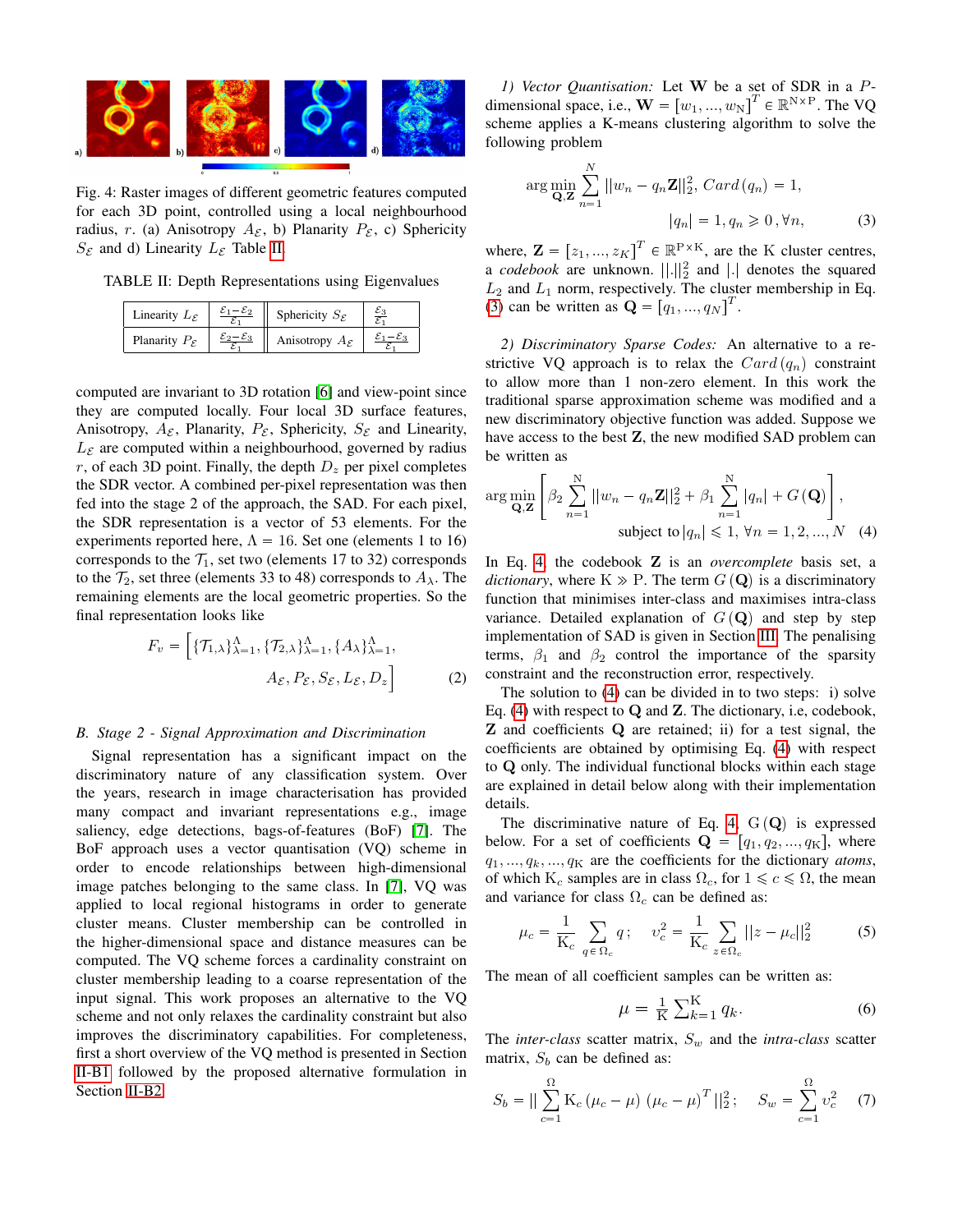Finally, the Fisher discrimination function is defined as:

$$
\mathbf{G}\left(\mathbf{Q}\right) = S_w^{-1} S_b,\tag{8}
$$

Using Eq. [\(5\)](#page-2-7) - [\(8\)](#page-3-2), Eq. [4](#page-2-6) can be solved using an orthogonal matching pursuit (OMP) algorithm [\[8\]](#page-4-8). The modified version, simultaneous approximation and discrimination (SAD) was presented in [\[3\]](#page-4-2). Algorithm [2](#page-3-3) presents step by step details to solve Eq. [4.](#page-2-6)

## III. IMPLEMENTATION DETAILS - PSEUDOCODE

<span id="page-3-0"></span>In this section, the solution to Eq. [\(4\)](#page-2-6) along with details of the discriminatory function  $G(\mathbf{Q})$  is presented. First, the sparse codes for the SDR, from stage 1, are generated and a dictionary and their respective coefficients are learnt. Further, with the help of a semi-supervised clustering approach, these sparse codes are optimised for maximum discrimination. The pseudo-code to the approach in Figure [2](#page-1-0) is presented in Algorithm [1.](#page-3-4)

## *A. Stage I - Lines 1 to 11*

For a given set of input pixels,  $\mathbf{W} \in \mathbb{R}^{N}$ , the aim is to create a representation that has a physical basis, LiDAR equations and target geometry. Lines 1 - 11 of Algorithm [1](#page-3-4) generate a P-dimensional representation  $\mathbf{F} \in \mathbb{R}^{(N \times \Lambda) \times P}$ . In total, 40,000 waveforms were recorded for 16 different wavelengths. Lines 3 and 4 process each pixel for 16 different wavelengths. Lines 4 - 7 correct the intensity at each wavelength. For each pixel, line 7 aligns the 16 waveforms with respect to the system impulse, measurements made on a Spectralon target in advance and estimates the depth, point cloud matrix P. Finally, line 10 compute the FW properties and geometric shape properties, as explained in Section [II-A.](#page-1-3)

## <span id="page-3-5"></span>*B. Stage II and III- Lines 12 to 21*

Given a  $\mathbf{F} \in \mathbb{R}^{(N \times \Lambda) \times P}$  matrix, the aim is to produce a set of sparse codes that are optimal and highly discriminatory, especially in identifying different materials. From a partially labelled set,  $U$ , line 13 selects a small sub-set,  $K$ , of representations, where  $K \gg P$ , and initialises them to Z. Equation [4](#page-2-6) is solved for  $Q$  and  $Z$  but without the optimisation add-on  $G(\mathbf{Q})$ , Eq. [8.](#page-3-2) Solving Eq. [4](#page-2-6) with the discriminatory function,  $G(Q)$  produces Q and Z that maximises the intraclass variance and minimises the inter-class variance. A semisupervised approach can be adopted here, where labels are generated by clustering Q into three different clusters.

## IV. RESULTS AND ANALYSIS

<span id="page-3-1"></span>The discriminatry performance of our approach is analysed using the exemplar of Figure [1a](#page-0-0). Two sets of experiments were carried out: i) *Material Discrimination*: classify target signatures into three constituent materials, *sand*, *plastic* and *metal*, used to make the exemplar; ii) *Mine Discrimination*: classify different mine types, which not only differ in shape but also in material. Four different mines were used, *Plastic 1*, a cuboid shaped mine, *Plastic 2*, a spherical shaped mine, *Metal 1* and *Metal 2*, small and large spherical shaped metallic mines, respectively.

<span id="page-3-2"></span>**Input:** SPC data  $\mathbf{W} \in \mathbb{R}^{N \times \Lambda}$ , Partial labelled set,  $\Omega$ Output: Dictionary Z, Coefficients Q and pixel labels // **Stage I - SDR. See Section [II-A](#page-1-3)** 1 begin 2 | SDR matrix  $\mathbf{F} \leftarrow [$  $3$  forall the  $n \in [1, N]$  do 4 **forall the**  $\lambda \in [1, \Lambda]$  do 5 | | CorrectIntensity  $(w_{n,\lambda}, s_\lambda)$  $6 \mid \cdot \cdot$  end 7 | **W**<sub>align</sub> ← AlignWaveforms $(\{w_{n,\lambda}\}_{\lambda=1}^{\Lambda})$ 8 | P  $\leftarrow$  EstimateDepth $(\mathbf{W}_{align})$ 9 end 10 |  $\mathbf{F} \leftarrow \text{SDR}(\mathbf{W}_{align}, \mathbf{P})$  // Eq. [2](#page-2-0) 11 end // **Stage II - SAD. See Section [III-B](#page-3-5)** 12 begin // Get  $\omega$  random SDR's from set  $\Omega$ 13  $\omega \in \mathbb{R}^K$   $\leftarrow$  Randperm $(\Omega)$ , where  $K \gg P$  $[\mathbf{Q}_{init}, \mathbf{Z}_{init}] \leftarrow$  Solve Eq. [\(4\)](#page-2-6) without  $G(\mathbf{Q})$ 14  $\int classIdx \leftarrow \text{VQ}(\textbf{Q}, \omega)$  // Eq. [3](#page-2-5) // Dictionary selection. Algorithm [2](#page-3-3) 15  $[Q, Z, dictIdx] \leftarrow SAD(F, Z_{init}, classIdx, param)$ // Reorder dictionary indices 16 |  $\mathbf{Z}_{opt} \leftarrow \text{Reorder}(\mathbf{Z}, \text{dictIdx})$ 17 end // **Stage III - Prediction** 18 begin 19  $\left| \right.$   $labels \leftarrow Classify(\mathbf{F}, \mathbf{Z}_{opt}, \mathbf{F}_{test})$ 20 **forall the**  $i \in [1, N]$  do 21 | Distance  $(\mathbf{Z}_{opt}, \mathbf{F})$  $22$  end 23 |  $labels \leftarrow Sort(Distance(Z_{opt}, F))$  $24$  return labels



<span id="page-3-4"></span>Algorithm 1: PSEUDOCODE - PROPOSED APPROACH

**Input:** 
$$
\mathbf{F} = \{f_n\}_{n=1}^N \in \mathbb{R}^{N \times P}
$$
,  $\mathbf{Q} \in \mathbb{R}^{P \times K}$ ,  $\beta_1, \beta_2$   
**Output:** Dictionary, atom indices and coefficients  
**15.1**  $\mathbf{R}_0 \leftarrow \mathbf{W}$ ,  $dictIdx \leftarrow \phi$ 

15.2 while  $\mathbf{R}_0 \rightarrow 0$  do

15.3  $t \leftarrow 0$  Select  $z_k \in \mathbf{Z}$ , such that

$$
\min_{\mathbf{Q},\mathbf{Z}} \left[ \beta_2 \sum_{n=1}^{N} ||f_n - q_n \mathbf{Z}||^2 + \beta_1 \sum_{n=1}^{N} |q_n|_1 + G(\mathbf{Q}) \right],
$$
  
subject to  $|q_n| \leq 1, \forall n = 1, 2, ..., N$ 

15.4 
$$
\begin{array}{ll}\n\text{15.4} & \text{dictIdx} \leftarrow \text{dictIdx} \cup k \\
\hline\n\end{array}
$$
\n15.5 
$$
\begin{array}{ll}\n\text{15.6} & \text{Orc} \leftarrow \text{Q} * inv(\text{Q}^T * \text{Q}) * \text{Q}^T \\
\text{15.6} & \text{R}_t \leftarrow \text{F} - \text{O}_t \text{F} \\
\text{15.7} & t \leftarrow t + 1\n\end{array}
$$

15.8 end

15.9 return Q, Z*, dictIdx*

```
Algorithm 2: PSEUDOCODE - SAD MODULE
```